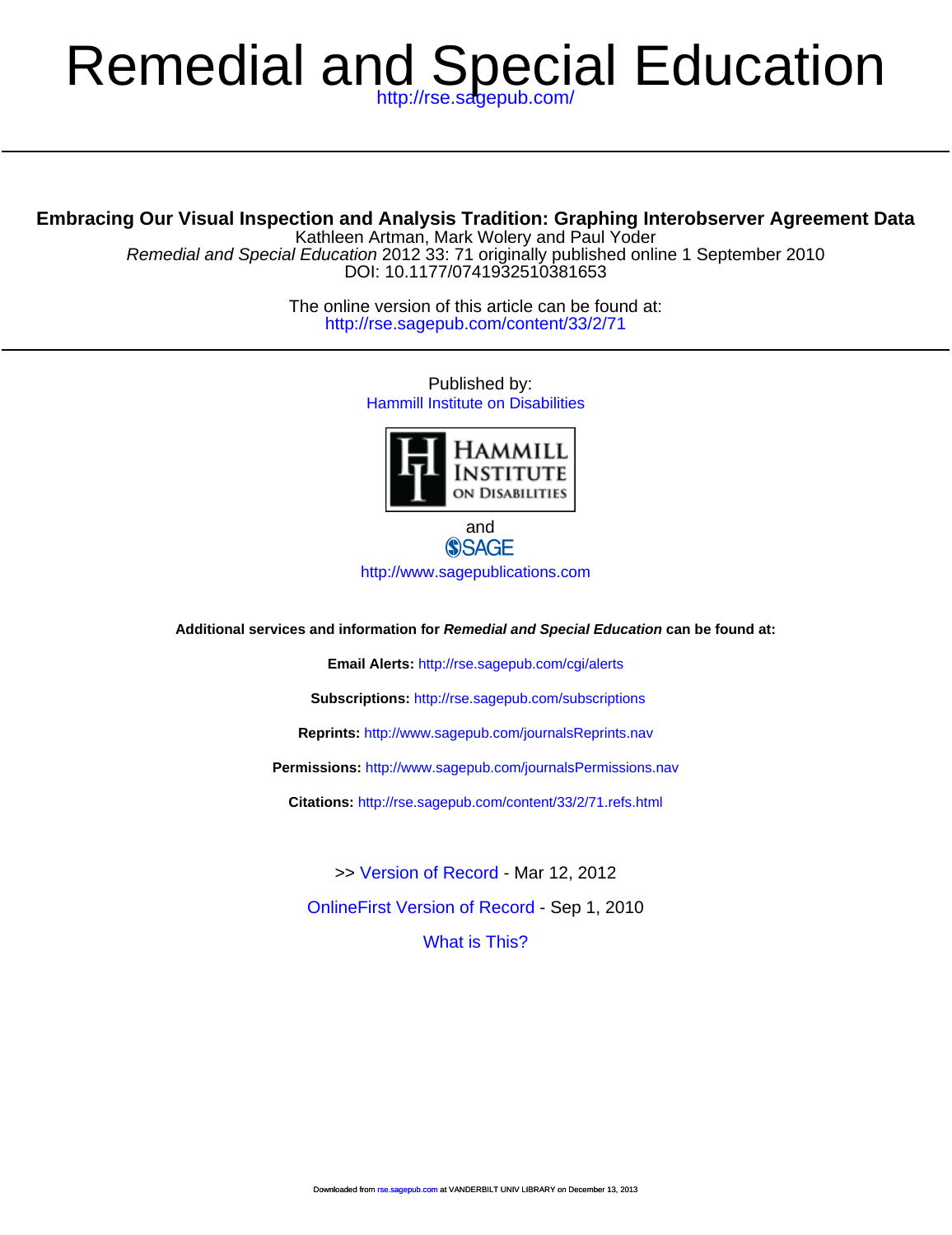# **Embracing Our Visual Inspection and Analysis Tradition: Graphing Interobserver Agreement Data**

Remedial and Special Education 33(2) 71–77 © 2012 Hammill Institute on Disabilities Reprints and permission: http://www. sagepub.com/journalsPermissions.nav DOI: 10.1177/0741932510381653 http://rase.sagepub.com



**Kathleen Artman1 , Mark Wolery2 , and Paul Yoder2**

## **Abstract**

Most investigators using single-case experimental designs use interobserver agreement (IOA) checks to enhance the credibility of the collected data, and they report the results of those assessments using percentage of agreement estimates. An alternative is to graph both observers' records of the measured behavior on the primary study graphs. Such graphing leads to greater transparency and is advocated for five reasons: (a) to make explicit how IOA assessments were distributed across the study, (b) to ensure agreement estimates are reported at the level of the measured behavior of interest rather than a broader observational code, (c) to detect observer drift, (d) to detect the effect of observer expectations, and (e) to put the IOA data in a more suitable context for assessing the internal validity of the study by eliminating the need for an arbitrary agreement criterion.

## **Keywords**

research methodology, single participant, research methodology, quantitative, change, innovation

Since its infancy, the field of applied behavior analysis has wrestled with how best to quantify and represent observations of human behavior. Few would argue against the need for precise measurement of both participants' and observers' behaviors. In fact, direct measurement of the agreement between two observers has always been critical to the conduct of behavioral research (Baer, Wolf, & Risley, 1968). When it comes to how best to identify, quantify, and report this agreement, however, experts historically have disagreed (Baer, 1977; Hartmann, 1977; Kratochwill & Wetzel, 1977). The debates surrounding these disagreements offered a range of suggestions for improving methods for assessing and reporting interobserver agreement (IOA) data. Some suggestions, such as calculating data separately for agreement on occurrence and nonoccurrence in interval recording systems, were accepted and continue to appear in research reports. However, nonoccurrence agreement has no application in event sampling. Other laudable suggestions have not become part of common practice. The purpose of this article is to revisit one such suggestion—the graphic presentation of both observers' data (primary observer and IOA observer) on a common plot—more than 25 years after its last appearance in *Journal of Applied Behavior Analysis* (*JABA*).

Several authors have described graphing the second observer's data on the same graph as the primary observer's data as a means of establishing IOA agreement and supporting

the believability of the experimental effects (Birkimer & Brown, 1979; Cooper, Heron, & Heward, 1987, 2007; Hawkins & Dotson, 1975). Hawkins and Dotson (1975) illustrated the weaknesses of standard methods for calculating percentage of agreement in interval recording systems. They recommended graphing both observers' data on a common plot to control for these weaknesses and enhance the believability of a functional relation. Four years later, Birkimer and Brown (1979) advocated graphic representation of IOA agreement data with several additions. They advocated plotting both observers' data alongside a "disagreement range" centered at the average of the two scores. The believability of a functional relation would be established when there was no overlap across the disagreement ranges of adjacent experimental conditions.

Presenting IOA data graphically was criticized for adding complexity to the visual analysis of primary data and expense to the publication of reports (Kratochwill & Wetzel, 1977). Birkimer and Brown's (1979) suggestion to avoid overlap

#### **Corresponding Author:**

Kathleen Artman, Ohio State University, 807 Kinnear Road, Room 220, Columbus, OH 43212 Email: artman.5@osu.edu

<sup>1</sup> Ohio State University, Columbus, OH, USA <sup>2</sup>Vanderbilt University, Nashville, TN, USA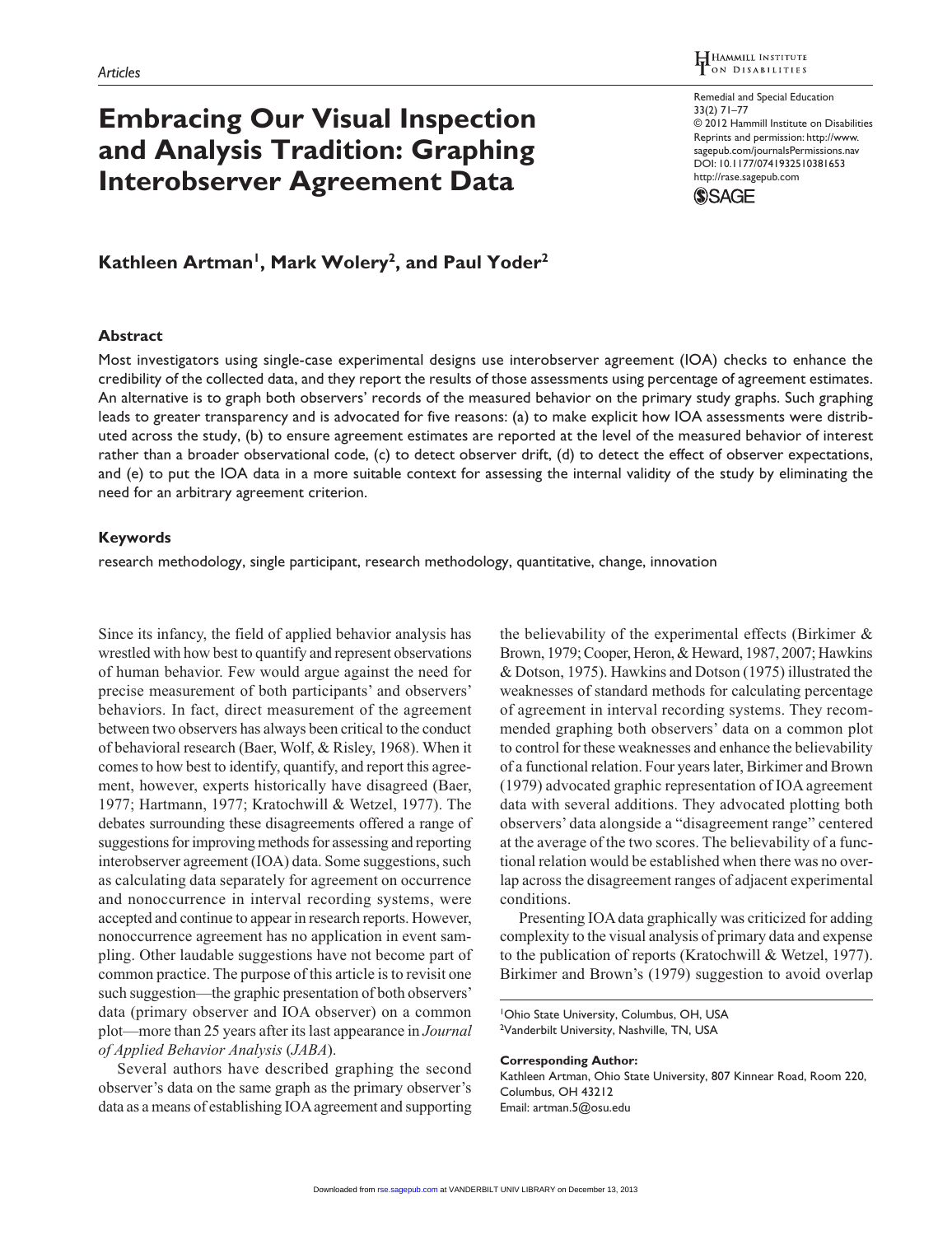between adjacent disagreement ranges was criticized for introducing an increased risk of Type II error (Hartmann & Gardner, 1979; Kratochwill, 1979). It was suggested that graphing IOA data was more useful as an ongoing judgment aid for researchers than as a tool for consumers (Kratochwill, 1979; Kratochwill & Wetzel, 1977). If ongoing graphic displays showed problems with agreement, researchers were to rework the study and refrain from publishing the data. According to detractors of graphing IOA data, a simple summary of agreement and the assurance of sound methodology were sufficient evidence for consumers of research.

Perhaps because of these criticisms, graphic presentation of IOA agreement data failed to flourish in the field's publications. A 1977 review of the literature found 1% of the 222 articles published to that time in *JABA* had plotted both observers' data on the same graph (Kelly, 1977). We conducted a hand search of *JABA* publications between 1977 and May 2009 to determine if the debate of the late 1970s had an effect on IOA reporting practices. A brief spike in graphic presentation of IOA data occurred between 1977 and 1984. Seven articles offered some indication of IOA agreement on the primary data displays. Of these, one indicated only the temporal arrangement of agreement checks by marking their occurrence on the abscissa (Gladstone & Spencer, 1977), two indicated the temporal arrangement of agreement checks and the total percentage agreement between the two observers (Connis, 1979; Tucker & Berry, 1980), and four presented both observers' data on the same graph (Luce, Delquardi, & Hall, 1980; Tertinger, Greene, & Lutzker, 1984; Van Houten & Nau, 1980; Van Houten & Rolider, 1984). Despite this initial use, no articles published in *JABA* in the past 25 years presented graphic depiction of IOA data. Based on our experience but absent actual data collection, graphing both observers' data does not occur in other journals publishing single-case experimental research.

Since these articles appeared, the field clearly has relied on summary statements and statistics of IOA such as mean and range of percentage agreement estimates. These methods seem to offer results—achievement of a quantitative criterion value—that consumers can evaluate (Kratochwill & Wetzel, 1977). However, the criteria for suitable agreement are arbitrary and based on collective history rather than experimental research (Kennedy, 2005). A large body of literature supports the claim that indices of agreement are influenced by a variety of factors including base rate, observer expectations, and complexity of codes (Barlow & Hersen, 1984; Hawkins & Dotson, 1975; Hopkins & Hermann, 1977; Kazdin, 1977; Repp, Dietz, Boles, Dietz, & Repp, 1976).

The purpose of this article is to present a case for assessing IOA data by graphing the second observer's data alongside the primary observer's data in single-participant studies. In this article, we present assumptions about assessing agreement appropriately, provide a rationale and describe the advantages

associated with graphing IOA data, and address the disadvantages with recommendations.

# **Assumptions About IOA Data**

Given the nature of data collection in single-case experimental research, collecting IOA data is the most appropriate means for demonstrating the extent to which variability among sessions and design phases is consistent across observers. Several factors increase the likelihood investigators can have confidence in the collected data. Well-developed response definitions and clearly specified data collection procedures are necessary. The more complex the data collection system, the greater the likelihood of errors; thus, establishing a balance between simplicity and complexity is necessary. Observers should be trained to high levels of agreement in contexts similar to those in the study prior to initiating formal data collection. Recalibrating observers throughout the study also is an acceptable practice, when possible.

Ideally, the observers will be naïve to the purpose of the study and will not be aware of which experimental condition is in effect at any given observation. Knowledge of the purpose and of the conditions increases the possibility of observers' expectations influencing their recording behavior. In many cases, however, this is not possible because of limited resources and the nature of the experimental conditions. Similarly, observers should not be aware of when IOA assessments are being conducted because such knowledge has been shown to change observers' behavior (Romanczyk, Kent, Diament, & O'Leary, 1973). Keeping observers unaware of when IOA is being assessed is not possible in many, if not most, studies. Credibility of the data also is enhanced by collecting frequent IOA data. Ideally, IOA assessments should occur for all behaviors of each participant during each study condition. Finally, investigators should use conservative methods for calculating their agreement estimates. Formulas for calculating IOA vary in stringency (Kennedy, 2005), so researchers should carefully match agreement formulas to their data sets. For example, summary-level agreement (in which the total number of responses for each observer is tallied, the smaller number is divided by the larger number, and the value is multiplied by 100) is less conservative than total point-by-point agreement for interval data.

# **Justification and Advantages for Graphing IOA Data**

The recommendation to graph the dependent measure values of both observers (primary observer and IOA observer) is justified in a long-standing tradition and strength of applied behavior analysis: It promotes openness and transparency with readers because the data are not transformed into summary statistics. Parsonson and Baer (1992), when arguing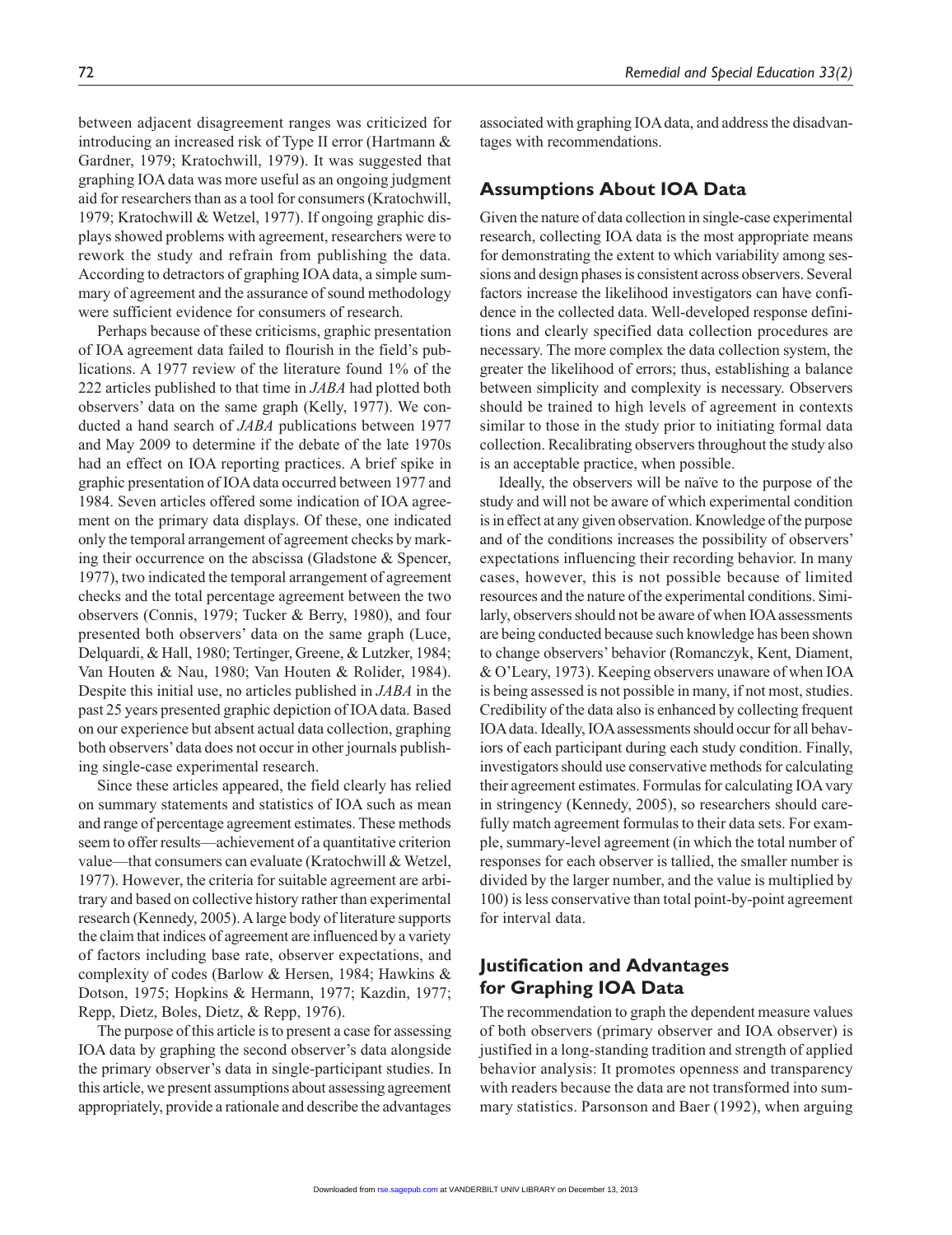for graphing and visual analysis of the primary study data, wrote,

In representing the actual data measured, graphs can and usually do transform those data as minimally as possible. In those paradigms of knowing wherein the measureable data under study are the reality to be understood (cf. Heshusius, 1982, for a presumably different paradigm), that is an obvious virtue. (p. 16)

Behavior analysts expect study data to be presented in a minimally transformed manner so they can make independent judgments about whether and to what extent data patterns shifted with experimental manipulations. Authors cannot expect favorable reviews of their studies if all they report is the number of data points collected in each condition, the mean of those data, and their ranges. Yet this is the usual reporting practice for IOA data; the data are transformed into summary statistics and statements, clouding the reader's ability to make independent judgments about important aspects of data. If, as recommended here, both observers' data are graphed, tremendous transparency and openness result. This transparency is seen in five important ways, each of which is an advantage over providing only summary statements and statistics about IOA data.

First, graphing both observers' data makes apparent how IOA assessments are distributed throughout the study. It shows (a) for whom, which participants, IOA data were collected; (b) the conditions (study phases) in which those assessments occurred; (c) when within those conditions the IOA sessions were conducted; and (d) how often across the course of the study IOA data were collected. In general, a commonly used guideline is to collect IOA data in at least 20% of the sessions for each participant in each condition, with 25% to 33% of sessions being preferred (Cooper et al., 2007).

To determine whether current IOA reporting practices make explicit how IOA assessments are distributed in studies, each study reported in the first three issues of Volume 41 (2008) of *JABA* and the first issue of Volume 42 (2009) were reviewed; the fourth issue of 2008 was not reviewed because it contained a number of studies using group as compared to single-participant experimental designs. A total of 60 studies were described, and 58 (97.8%) reported IOA estimates; the 2 studies not reporting agreement estimates used automated data collection devices (e.g., slot machines; Hoon, Dymond, Jackson, & Dixon, 2008; Johnson & Dixon, 2009). All studies reporting agreement data did so with percentage of agreement estimates, none used correlation coefficients, and one study reported both percentage of agreement and kappa (McIver, Brown, Pfeiffer, Dowda, & Pate, 2009). In terms of reporting the frequency with which IOA assessments were collected, 33 (55%) of the articles described the percentage of sessions for the study as a whole with no indication of whether or how the IOA assessments were distributed across conditions or participants. Some studies provided more precise reporting of the frequency and distribution of IOA assessments: 7 (11.7%) studies described the frequency of assessment by study condition, 7 (11.7%) described the frequency by participant, and 11 (18.3%) described it by participant and condition. In terms of reporting the results of IOA assessments, 29 (48.0%) studies reported it for the study as a whole as compared to by condition or participant, 3 (5.0%) reported the results by condition, 15 (25.0%) reported the results by participants, and 11 (18.3%) reported the results by participant and condition. These data suggest the current reporting procedures are less than transparent. A reader cannot determine for a majority of the articles when during a study the IOA assessments occurred, whether they occurred in each condition, and whether they occurred for each participant. Furthermore, readers cannot determine for which conditions or participants low agreement estimates exist. This uncertainty would be corrected by graphing both observers' records of the primary data.

Second, graphing both observers' data will ensure the secondary observer's scores are at the same level of measurement as the dependent measure or measures used to test the research questions. Behavior analysis, measurement practices, and technology have advanced, resulting in increased opportunities to use more complex measurement systems (Mudford, Taylor, & Martin, 2009; Thompson, Felce, & Symons, 2000). Occasionally investigators collect data on multiple behaviors or behavioral categories despite having a focused interest in one or two. If the IOA summary statements are presented only for the entire observational code, of which the behavior of interest is but one element, the extent to which observers agreed the primary (and graphed) behavior occurred is not known. In other cases, investigators may present data as the ratio between two distinct behaviors of interest (e.g., children's correct responses to teachers' questions). Agreement on the numerator and/or denominator of the ratio does not necessarily ensure agreement on the ratio (Yoder & Symons, 2010). If both observers' data are graphed using the same metric for the behavior of interest, then the extent to which observers' records are similar or different on that particular metric is made obvious. It is a safeguard against reporting IOA estimates at the code as compared to the specific behavior level.

Third, graphing both observers' data allows the investigator and readers to examine the IOA data for *observer drift*. Kazdin (1977) defined observer drift as "the tendency of observers to change the manner in which they apply the definitions of behavior over time" (p. 143). If one observer is drifting, then over time the difference in the values of both observers' records will become greater. This phenomenon is shown in Figure 1. For the data in Figure 1, IOA assessments occurred in 40.0% of the sessions and the agreement averaged 89.0% with a range of 80.8% to 98.0%. However, agreement for the six IOA assessments was (in order of collection) 98.0%,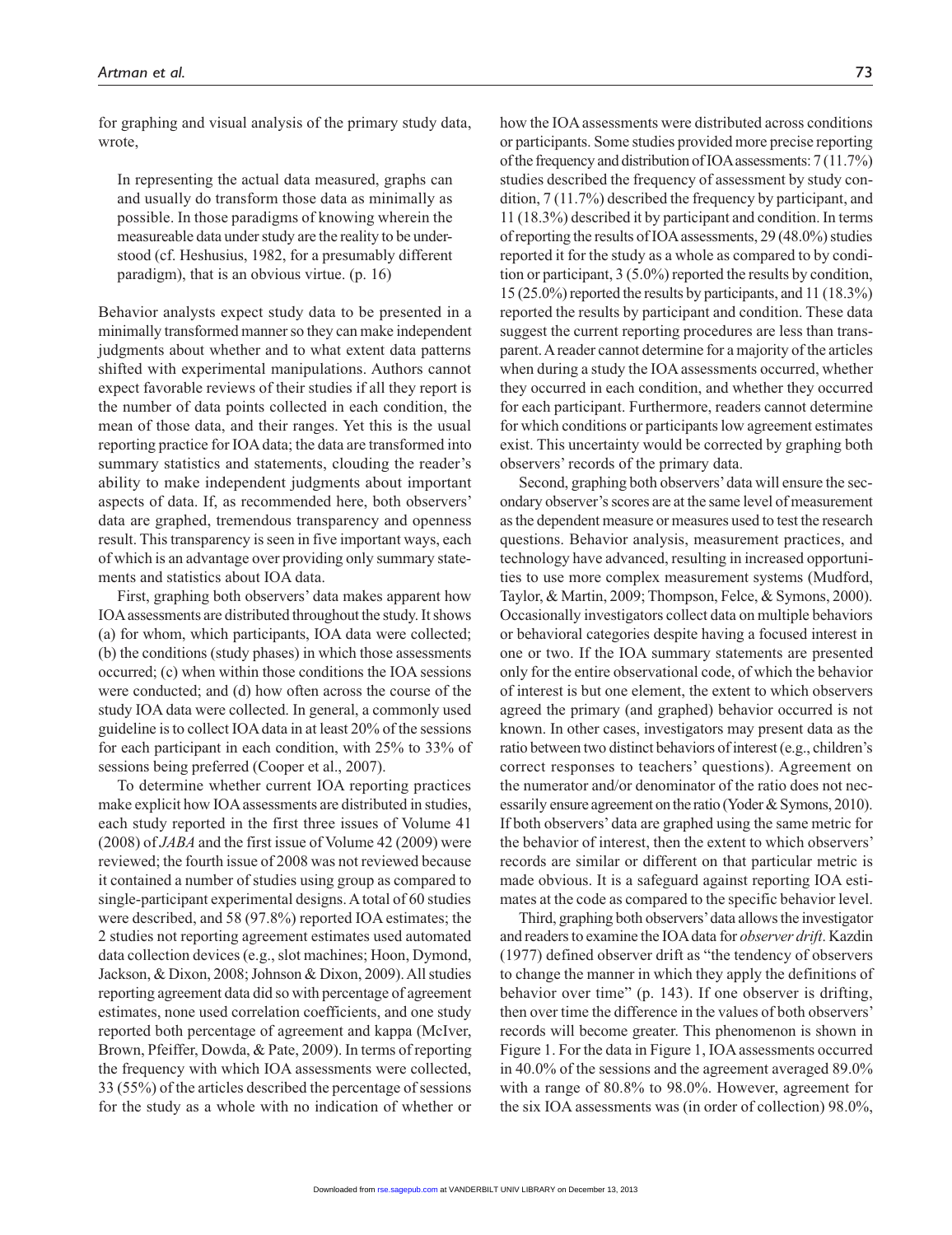75 % of Intervals 50 25 Observer 2  $\mathbf 0$ 3 6 9  $12$ 15 Sessions

Observer 1

**Figure 1.** Hypothetical data illustrating how graphing both observers' data allows identification of observer drift **Figure 2.** Hypothetical data illustrating how graphing both

94.6%, 90.9%, 86.8%, 83.0%, and 80.8%. Graphing does not indicate which observer is drifting, but it allows detection of the possibility that drift is occurring. When IOA data are presented in a summary statistic (mean percentage for a condition with a range [89.0%, range =  $80.8\% - 98.0\%$ ]), the ability to detect drift is lost, especially for the reader and potentially for all but attentive investigators.

Fourth, graphing both observers' data allows the investigator and readers to examine the IOA data for the effect of *observer expectations*. Kazdin (1977) described observer expectations by their effects: "Observers who look for behavior change are more likely to find it" (p. 147). If one observer has expectations for the behavior to change and the other does not, then this may be detected by graphing both observers' data. Such detection is most likely to be seen when experimental conditions change and observers are aware of the change, unavoidable events in some studies. This is illustrated in Figure 2, in which Observer 1 has expectations that the behavior will change (decrease) and Observer 2 is not influenced by such expectations. Observer 2's data remain quite stable across both conditions, whereas Observer 1's data show stable and flat levels during baseline and a decelerating trend during intervention. IOA data were collected in 33.3% of the baseline and 44.4% of the intervention sessions; the percentage of agreement in baseline was 96.6% (range =  $95.4\%$  to  $97.8\%$ ) and in intervention was  $88.6\%$  $(range = 81.0\%$  to 95.2%). Calculating percentages of agreement does not allow the reader to detect the effects of observer expectations, but graphing might.

Fifth, graphing both observers' data allows readers to make better judgments about whether and to what extent lack of agreement (a type of instrumentation threat) compromises the internal validity of studies. The function of IOA data collection is to assess the extent to which both observers' records are sufficiently similar to warrant confidence in the primary study data. When the commonly reported percentage of agreement estimates are used, the question becomes, what



observers' data allows identification of observer expectations

level of agreement serves as a criterion for confidence? As Kazdin (1977) stated,

Interobserver agreement is often considered adequate if it meets a prespecified level of agreement. Percentage agreement, one of the more commonly used measures, that reaches 70% or 80% often is considered satisfactory.3 Yet, stressing the quantitative aspects of reliability ignores several assessment characteristics that dictate the meaningfulness of any agreement estimate. These include reactivity of reliability assessment, observer drift, complexity of the responses, information, expectancies, and feedback conveyed to the observers, and others (p. 142).

In the footnote, Kazdin went on to state,

A quantitative criterion is difficult to invoke, in part, because the manner in which agreement should be defined and which of the available descriptive statistics for the computing reliability should be used are unresolved (Hartmann, 1976 [*sic*]; Hawkins and [*sic*] Dobes, 1975; Hawkins and [*sic*] Dotson, 1975.) The criterion for adequate agreement also depends on such diverse factors as variability and rate of the observed behaviors, the number of different response codes scored, and the strength of the intervention. (p. 142)

Kazdin's article was published more than 30 years ago, when the field had not resolved which descriptive statistics to use, although investigators currently consider 80% agreement as a minimum. Based on the data presented above, percentage of agreement has become the convention, with multiple calculations, depending on the type of recording system employed (Ayres & Gast, 2010; Kennedy, 2005). However, many of the issues Kazdin noted are no less problematic now than they were then, including identifying the "prespecified" criterion.

100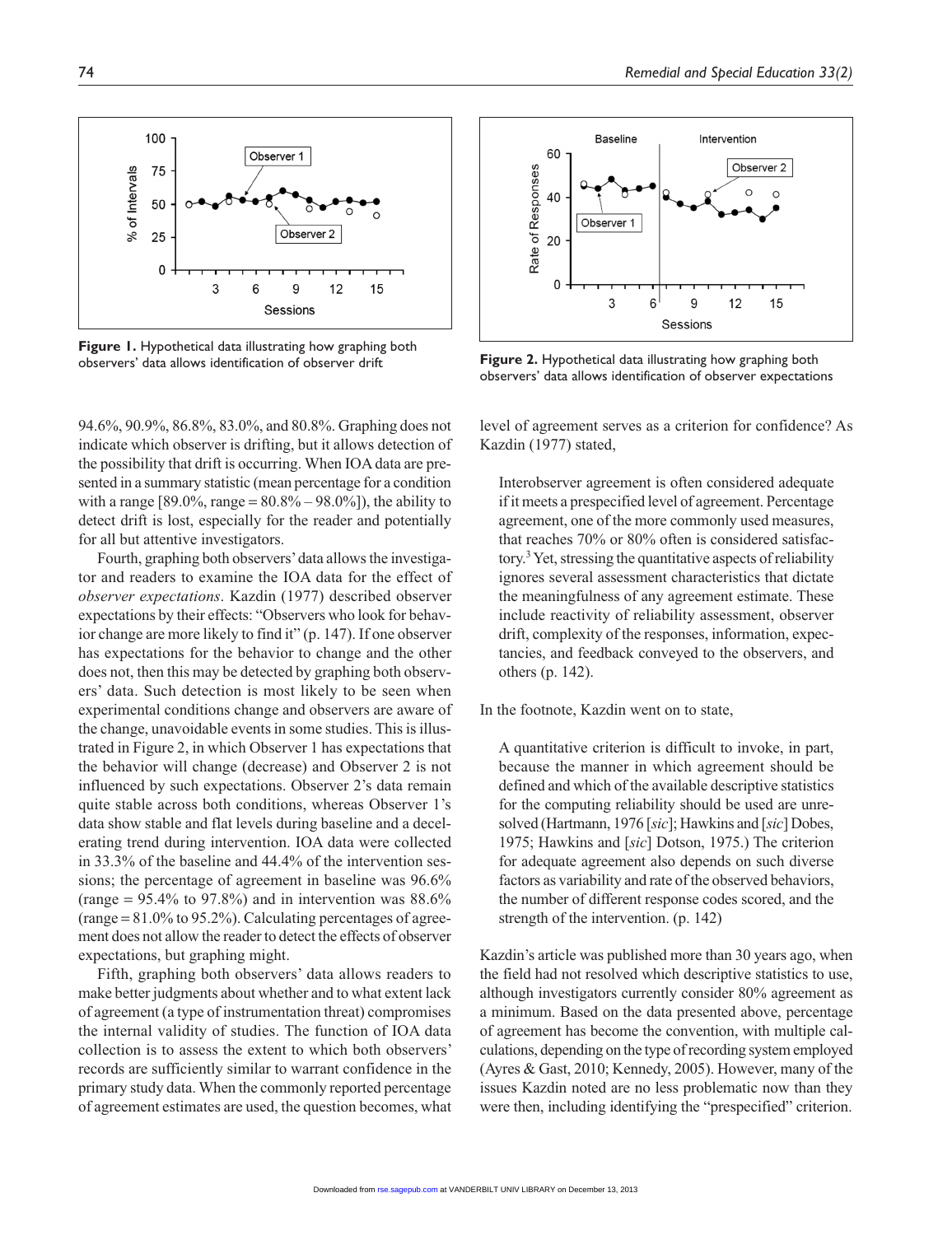

**Figure 3.** Hypothetical data illustrating how graphing both observers' data allows a judgment about behavior change despite low interobserver agreement percentages (top panel) and detection of no behavior change despite high interobserver agreement percentages (bottom panel)

Specifying an acceptable level of agreement remains elusive because it depends on multiple data characteristics and the conditions under which those data are gathered, as Kazdin indicated. Rather than ask what an acceptable level of agreement is before confidence in the data is warranted, the more functional question is, are the shifts in the data patterns across experimental conditions interpretable given the level of disagreement? This latter question is more easily answered when both observers' data are graphed. This is illustrated in the data displays shown in Figure 3. In the top panel, a clear and large shift in the level of data coincided with the introduction of the intervention condition, and the percentage of agreement estimates are low by usual conventions for baseline and intervention conditions. IOA was assessed in 50.0% of the baseline and 44.4% of the intervention sessions. Agreement for baseline was  $79.1\%$  (range =  $78.6\%$  to  $79.7\%$ ); agreement for intervention was  $56.9\%$  (range =  $40.0\%$  to  $66.7\%$ ). Thus, although the percentage of agreement would argue for not having confidence in the data, the graphed data suggest the

rate of responding dropped substantially when the intervention condition was introduced. In the bottom panel of Figure 3, stable baseline data are followed by a small but consistent drop in level during the intervention condition. IOA data were collected in 50.0% of the baseline and 44.4% of the intervention sessions. During the baseline condition, agreement was  $91.2\%$  (range =  $88.6\%$  to  $95.6\%$ ); during intervention, agreement was  $90.5\%$  (range =  $88.1\%$  to  $95.0\%$ ). The percentages of agreement are well within commonly accepted criteria; however, graphing the IOA data calls into question whether a change occurred in the data during the intervention condition. The graphs in Figure 3 indicate the advantage of graphing the data over relying on arbitrary criterion levels for percentage of agreement. In addition, the example figures indicate that the size of the change and the percentage of nonoverlapping data affect the level of agreement required for readers to infer confidently a functional relation exists.

Graphing both observers' data clearly holds advantages over reporting summary statistics of percentage of agreement, but neither provides all the information needed to understand the factors influencing observers' behavior. These other factors include observers' knowledge of whether IOA is being assessed, the complexity or number of measured behaviors, and feedback given to observers (Kazdin, 1977). This information must be gleaned from the narrative of articles, and investigators are obliged to report them. Graphing both observers' data gives information about potential observer drift and expectancies, and it puts the extent of agreement or disagreement in the context of the data's variability and rate and of the intervention's strength.

# **Disadvantages of Graphing IOA Data and Recommendations**

At least two potential disadvantages exist for graphing both observers' IOA data. First, adding the IOA observers' data to the graphs may increase the clutter in the graphs, which in turn may interfere with the visual analysis of the data (Kratochwill & Wetzel, 1977). Clearly, this is a possibility, but this issue can be settled as it should be, by conducting research to determine the influence of graphing IOA data on visual analysts' judgments. Thus, a clear recommendation is to conduct studies using different designs to evaluate the extent to which graphing IOA data alters visual analysts' judgments about shifts in data patterns. Such research should probably be done by design because graphing IOA observers' data may not detract from analysts' judgments for some designs but may for other designs (e.g., multielement designs).

The second disadvantage of graphing IOA data is it requires a change in research reporting behaviors in the face of a strong tradition of presenting the percentage of agreement as summary statements and statistics. Nonetheless, the advantages of graphing the IOA data appear to outweigh maintaining a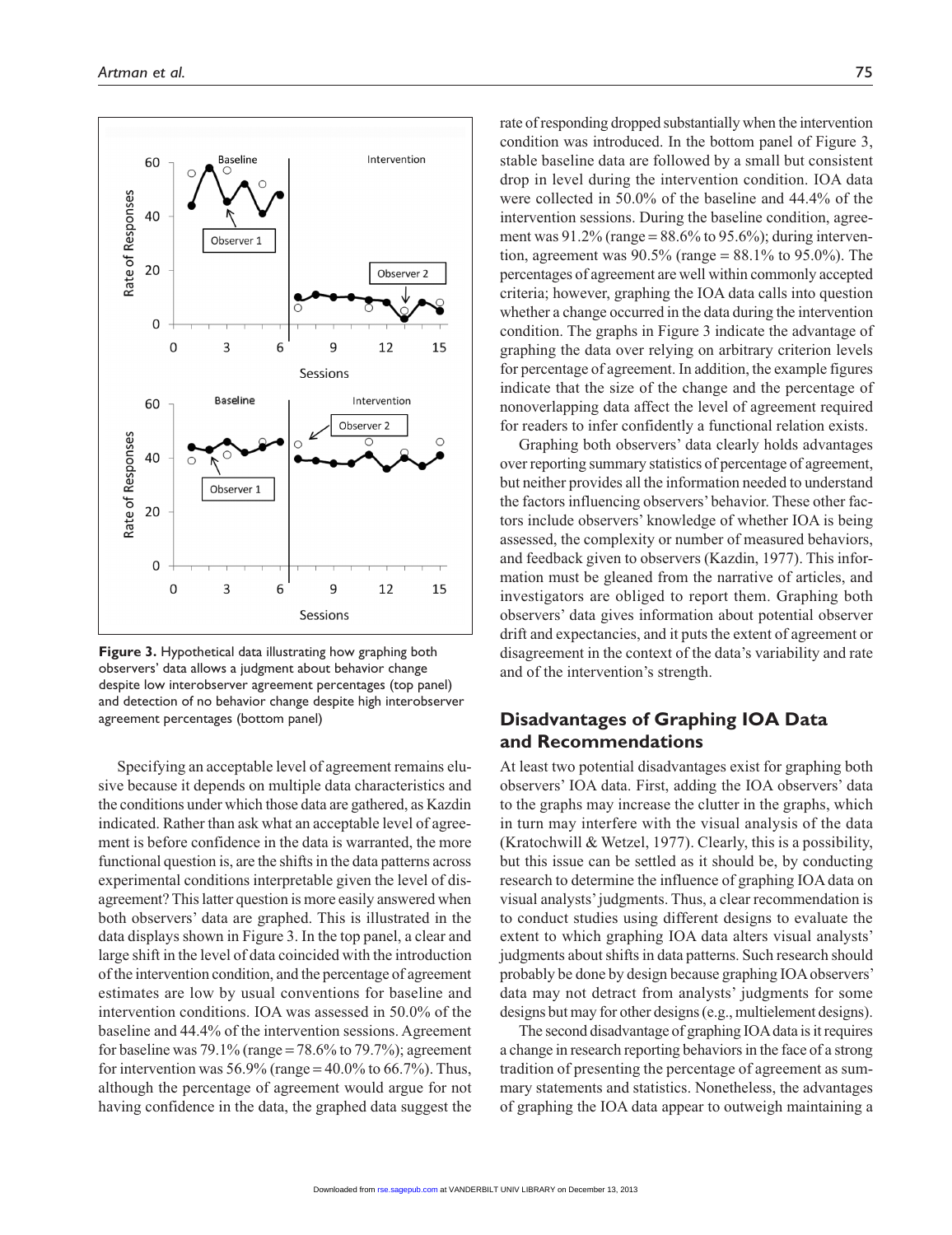reporting practice simply because it has a long-standing tradition. Two recommendations ensue: First, in those cases in which all IOA sessions result in 100% agreement, graphing the data serves no useful function, and reporting them as a summary statement is warranted, assuming authors report precisely when and for whom the assessments occurred. Second, in cases in which the IOA sessions result in less than perfect agreement, then both observers' data should be graphed. If authors also wish to report the mean percentage of agreement and ranges, as is tradition, then no harm will necessarily occur. In fact, having both the graphed data and summary statements may illuminate the liabilities of relying on summary statements and statistics of percentage of agreement. The transparency resulting from graphing both observers' data argues strongly for adopting this practice.

# **Declaration of Conflicting Interests**

The author(s) declared no potential conflicts of interests with respect to the authorship and/or publication of this article.

# **Financial Disclosure/Funding**

This publication was supported by a leadership personnel training grant from the Office of Special Education and Rehabilitation Services (OSERS) of the U.S. Department of Education. Its contents are solely the responsibility of the authors and do not necessarily represent the official view of OSERS and the U.S. Department of Education.

#### **References**

- Ayres, K., & Gast, D. L. (2010). Dependent measures and measurement procedures. In D. L. Gast (Ed.), *Single subject research methodology in behavioral sciences* (pp. 129–165)*.* New York, NY: Routledge.
- Baer, D. M. (1977). Reviewer's comment: Just because it's reliable doesn't mean that you can use it. *Journal of Applied Behavior Analysis*, *10*, 117–119.
- Baer, D. M., Wolf, M. M., & Risley, T. R. (1968). Some current dimensions of applied behavior analysis. *Journal of Applied Behavior Analysis*, *1*, 91–97.
- Barlow, D. H., & Hersen, M. (1984). *Single case experimental designs: Strategies for studying behavior change* (2nd ed.). New York, NY: Pergamon.
- Birkimer, M. C., & Brown, J. H. (1979). A graphical judgmental aid which summarizes obtained and change reliability data and helps assess the believability of experimental effects. *Journal of Applied Behavior Analysis, 12*, 523–533.
- Connis, R. T. (1979). The effects of sequential pictorial cues, selfrecording, and praise on the job task sequencing of retarded adults. *Journal of Applied Behavior Analysis, 12,* 355–361.
- Cooper, J. O., Heron, T. E., & Heward, W. L. (1987). *Applied behavior analysis.* Columbus, OH: Merrill.
- Cooper, J. O., Heron, T. E., & Heward, W. L. (2007). *Applied behavior analysis* (2nd ed.)*.* Upper Saddle River, NJ: Pearson.
- Gladstone, B. W., & Spencer, C. J. (1977). The effects of modeling on the contingent praise of mental retardation counselors. *Journal of Applied Behavior Analysis, 10*, 75–84.
- Hartmann, D. P. (1977). Considerations in the choice of interobserver reliability estimates. *Journal of Applied Behavior Analysis, 10,* 103–116.
- Hartmann, D. P., & Gardner, W. (1979). On the not so recent invention of interobserver reliability statistics: A commentary on two articles by Birkimer and Brown. *Journal of Applied Behavior Analysis, 12*, 559–560.
- Hawkins, R. P., & Dobes, R. W. (1975). Behavioral definitions in applied behavior analysis: Explicit or implicit. In B. C. Etzel, J. M. LeBlanc, & D. M. Baer (Eds.), *New developments in behavioral research: Theory, methods, and applications. In honor of Sidney W. Bijou* (pp. 167–188)*.* Hillsdale, NJ: Lawrence Erlbaum.
- Hawkins, R. P., & Dotson, V. A. (1975). Reliability scores that delude: An Alice in Wonderland trip through the misleading characteristics of inter-observer agreement scores in interval recording. In E. Ramp & G. Semb (Eds.), *Behavior analysis: Areas of research and application* (pp. 359–376)*.* Englewood Cliffs, NJ: Prentice Hall.
- Heshusius, L. (1982). At the heart of the advocacy dilemma: A mechanistic world view. *Exceptional Children, 49*, 6–13.
- Hoon, A., Dymond, S., Jackson, J. W., & Dixon, M. R. (2008). Contextual control of slot-machine gambling replication and extension. *Journal of Applied Behavior Analysis, 41*, 467–470.
- Hopkins, B. L., & Hermann, J. A. (1977). Evaluating interobserver reliability of interval data. *Journal of Applied Behavior Analysis, 10*, 121–126.
- Johnson, T. E., & Dixon, M. R. (2009). Influencing children's pregambling game playing via conditional discrimination training. *Journal of Applied Behavior Analysis, 42*, 73–81.
- Kazdin, A. E. (1977). Artifact, bias, and complexity of assessment: The ABCs of reliability. *Journal of Applied Behavior Analysis, 10,* 141–150.
- Kelly, M. B. (1977). A review of the observational data-collection and reliability procedures reported in the *Journal of Applied Behavior Analysis. Journal of Applied Behavior Analysis, 10,* 97–101.
- Kennedy, C. H. (2005). *Single-case designs for educational research.* Boston, MA: Allyn & Bacon.
- Kratochwill, T. R. (1979). Just because it's reliable doesn't mean it's believable: A commentary on two articles by Birkimer and Brown. *Journal of Applied Behavior Analysis, 12*, 553–557.
- Kratochwill, T. R., & Wetzel, R. J. (1977). Observer agreement, credibility, and judgment: Some considerations in presenting observer agreement data. *Journal of Applied Behavior Analysis, 10*, 133–139.
- Luce, S. C., Delquardi, J., & Hall, R. V. (1980). Contingent exercise: A mild but powerful procedure for suppressing inappropriate verbal and aggressive behavior. *Journal of Applied Behavior Analysis, 13*, 583–594.